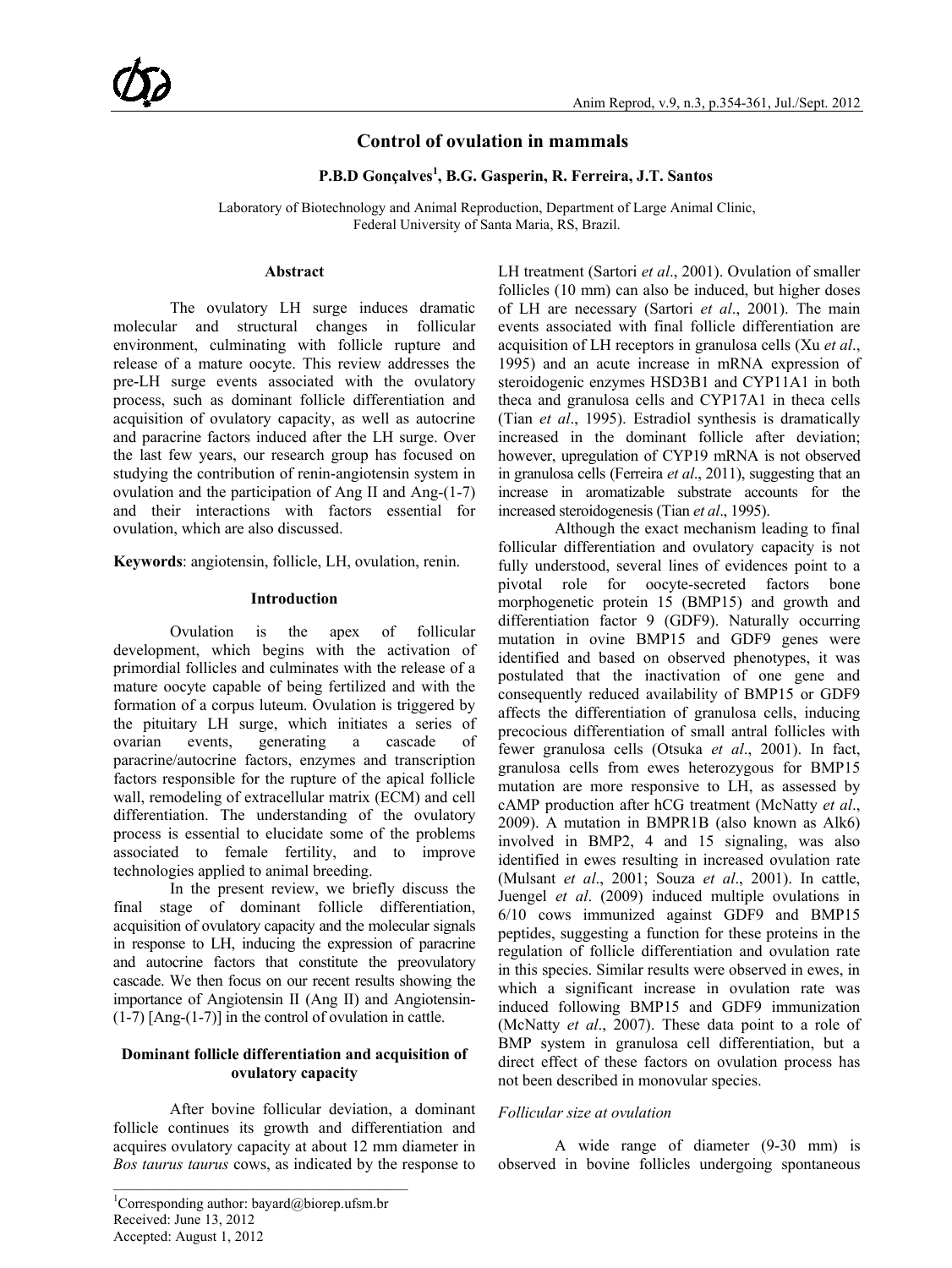ovulation (Perry *et al*., 2005; Echternkamp *et al*., 2009). The effect of follicle diameter at ovulation on pregnancy rates and endocrine profiles has been extensively studied. It seems that induced but not spontaneous ovulation of smaller follicles is accompanied by reduced pregnancy and embryo viability rates (Perry *et al*., 2005). However, in cattle selected for multiple ovulations, spontaneous ovulation of follicles between 8 and 10 mm is also associated with reduced fertility (Echternkamp *et al*., 2009). It is unknown whether this is due to oocyte or follicular factors.

The main difference between cows ovulating small or large follicles is the pattern of progesterone secretion. Animals experiencing multiple ovulations present smaller ovulatory follicles and corpus luteum (Echternkamp *et al*., 2009). Progesterone levels postovulation are positively associated with follicular diameter at ovulation induction (Atkins *et al*., 2010a, b), but not after spontaneous ovulation (Busch *et al*., 2008). Based on the aforementioned studies, follicle diameter does not seem to influence fertility and progesterone profile in fully differentiated follicles that ovulate spontaneously. Nevertheless, management practices that optimize ovulatory follicle size and differentiation may improve fertility when ovulation is pharmacologically induced.

## **The effects of LH surge in the early stages of ovulation**

At the end of the estrous cycle, the shift in the progesterone/estrogen ratio induces an increase in the GnRH/LH pulse frequency that results in the preovulatory LH surge (Kesner *et al*., 1982). Luteinizing hormone binds to receptors present in the dominant follicle stimulating the classical route of cAMP and protein kinase A (PKA) that induce the expression of paracrine and autocrine factors that trigger the preovulatory cascade (Marsh, 1976; Richards, 1994). The LH receptor (LHCGR) is expressed in granulosa and theca cells, but not in cumulus cells and oocytes (Peng *et al*., 1991, van Tol *et al*., 1996). In rat theca cells, LH stimulates the production of interleukin 1β (IL-1β produced by leukocytes; Kol *et al*., 1999), which is important for cumulus expansion, and induces Insulin-like 3 (Insl-3; Bathgate *et al*., 1999; Kawamura *et al*., 2004). Insl-3 seems to attenuate adenylate cyclase activity, decreasing cAMP in the oocyte, which is essential for meiosis resumption. In granulosa cells LH activates ERK1/2, probably mediated by PKA, resulting in phosphorylation of proteins involved in ovulation, including cAMP response element-binding protein (CREB) and stimulatory proteins 1 and 3 (Sp1/3), which stimulate progesterone receptor (PR), EGF-like factors (EGF-L: amphiregulin, betacellulin and epiregulin), Early growth response-1 (Egr-1), the disintegrin and metalloproteinase with thrombospondin repeats (ADAMTS-1), cathepsin L and versican (Russell and

Robker, 2007).

Steroidogenesis is immediately affected and follicular fluid progesterone levels increase 4-5 fold about 1.5 h after the LH surge (Fortune *et al*., 2009), while a gradual decrease in estradiol secretion is observed from 3 h post-GnRH (Santos *et al*., 2011). Progesterone is essential for ovulation (Bridges *et al*., 2006) and oocyte maturation ( Siqueira *et al*., 2012a), probably by stimulating the expression of prostaglandinendoperoxide synthase 2 (PTGS2). Progesterone receptor (PR) antagonists as well as the suppression of the expression of PR or nuclear receptor interacting protein 1 (NRIP1) blocks ovulation and decreases proteases cathepsin L and ADAMTS-1, EGF-L, hyaluronan synthase-2, PTGS2, pentraxin-3-(3-PTX) and tumor necrosis factor stimulator gene-6-(TSG-6) (Russell and Robker, 2007, Robker *et al*., 2000).

The upregulation of PTGS2, characteristic of the ovulation process, suggests that prostanoids are important mediators of LH-induced changes in the ovulatory follicle environment. In fact, intrafollicular injection of an inhibitor of prostanoids synthesis (indomethacin; a potent nonsteroidal anti-inflammatory) blocks the LH-induced increase in PGE2 (Li *et al*., 2006) and inhibits the LH-induced upregulation of amphiregulin (AREG) in theca and granulosa cells, while it negatively affects ADAM17 (a disintegrin and metalloprotease 17) protease in theca cells (Li *et al*., 2009). These results demonstrate that LH-induced AREG and ADAM17 expression in theca cells is prostanoid-dependent. However, the precise function of ADAM17 in theca cells is not clear. ADAMs have been identified as the main sheddases involved in activation and release of EGF-L extracellularly from the cell membrane (Sahin *et al*., 2004). Prostaglandins also seem to increase collagenolytic activity of follicular tissue (as assessed by coincubation with radiolabeled collagen) and proteolytic enzymes such as tissue plasminogen activator (tPA) and plasmin (Li *et al*., 2006; Fortune *et al*., 2009). We must emphasize that these enzymes are essential to digest components of basement membranes, such as collagen type-IV and laminin. Other factors have been identified as being involved in ovulation as phosphodiesterase (PDE), EGF-L, Ang II, plasminogen activators (tPA and uPA), plasmin, and proteases of the extracellular matrix (Robker *et al*., 2000; Curry *et al*., 2001; Park *et al*., 2004; Yang *et al*., 2004; Ferreira *et al*., 2007; Portela *et al*., 2011; Siqueira *et al*., 2012b).

## **Extracellular matrix remodeling in ovulation**

The follicular cells, the basement membrane, the tunica albuginea and the ovarian surface epithelium of the follicle form an organized and stable structure until the preovulatory LH surge. During the process of ovulation, the extracellular matrix of these structures undergoes intense remodeling and revascularization to form the corpus luteum. Enzymes such as matrix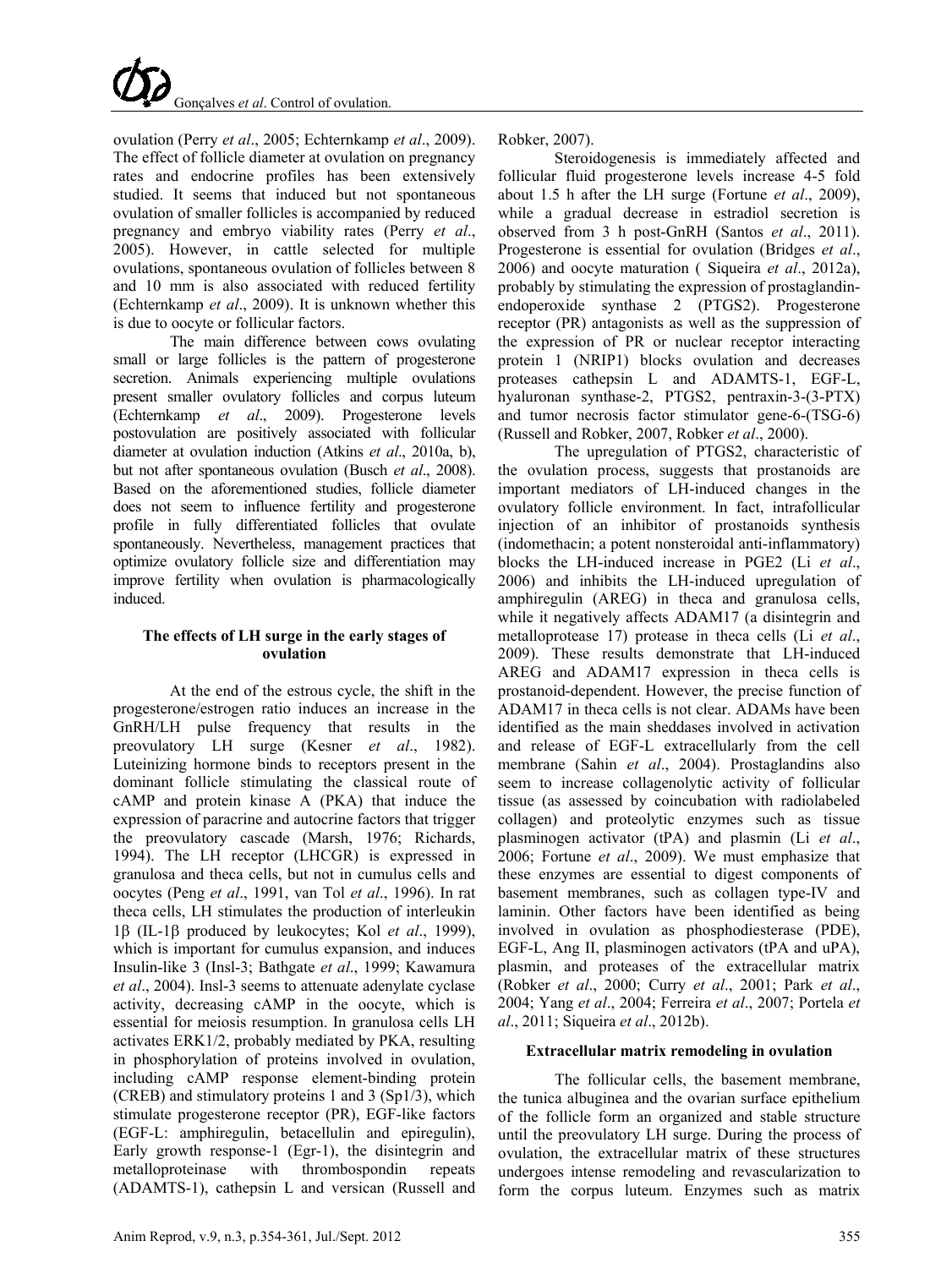

metalloproteinases (MMPs), ADAMTS proteases, plasmin and plasminogen activators (tPA and uPA) are involved (although not all are essential) in remodeling of the extracellular matrix, degrading of the basement membrane and rupturing of the follicular apex (Mittaz *et al*., 2004; Ogiwara *et al*., 2005). Tissue inhibitors of MMPs (TIMPs) are also involved in the ovulatory process and the pattern of *in vivo* expression suggests that decreased TIMPs levels and increased MMPs and PAs are involved in follicle rupture (Li *et al*., 2006). The extracellular matrix remodeling is completed by a process similar to the inflammatory process, with the participation of macrophages, neutrophils, cytokines produced by leukocytes, platelet activating factor and free radicals (Murdoch *et al*., 1999; Wu *et al*., 2004).

#### **Angiotensin II and ovulation**

A role for Ang II in ovulation was first postulated based on the increase of the concentration of this peptide and its precursors in the follicular fluid after

the LH surge (Yoshimura *et al*., 1994; Acosta *et al*., 2000). The demonstration of the involvement of Ang II in the control of ovulation has been troubled by differences between species and experimental models utilized in different studies (Husain *et al.*, 1987; Pellicer *et al.*, 1988; Daud *et al*., 1989; Yoshimura *et al.*, 1992; Kuji *et al*., 1996 ). Using *in vitro* and *in vivo* models, we performed a series of experiments to characterize the role of Ang II in bovine ovulation. Two Ang II receptor subtypes have been identified and characterized. The type 1 receptor (AGTR1) mediates a number of wellknown Ang II effects on smooth muscle contraction and blood pressure regulation, while the type 2 (AGTR2) receptor has been shown to mediate reproductive functions (Kuji *et al*., 1996; Yoshimura *et al*., 1996). We conducted an experiment to demonstrate that the Ang II signaling participates in the ovulatory cascade. For our surprise, the inhibition of Ang II receptors efficiently blocked ovulation when the receptor blocker was administered before estrus onset (Fig. 1).



Figure 1. Ovulation rate following ultrasound-mediated intrafollicular injection of saralasin before or after estrus onset. Follicular diameter was at least 12 mm at intrafollicular injection. a,bStatistical difference between groups (P < 0.05). Figure adapted from Ferreira *et al*., 2007.

Based on the fact that the inhibition of Ang II blocks ovulation only when performed before estrus onset, we hypothesize that Ang II acts at the beginning of the ovulatory cascade in cattle. When an Ang IIreceptor antagonist was injected in preovulatory follicles, the ovulation was inhibited only in the first 6 h after GnRH-analogue injection (Fig. 2A). Then, we investigated the receptor type involved in ovulation using an *in vivo* model with intrafollicular injection of specific antagonists. We demonstrated that the effect of Ang II on ovulation is mediated by AGTR2 receptor (Fig. 2B; Ferreira *et al*., 2007).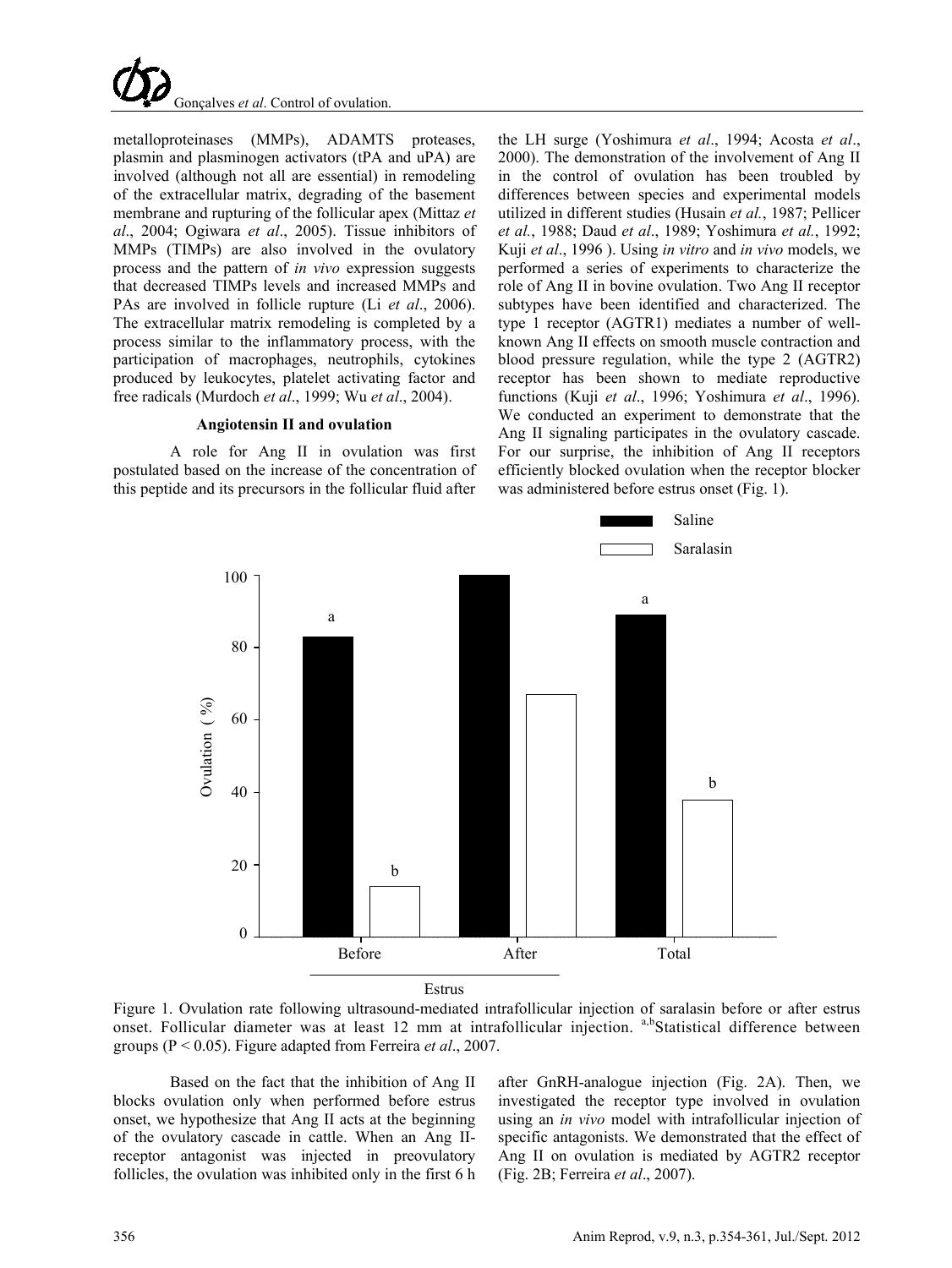# Gonçalves *et al*. Control of ovulation.



Figure 2. A) Ovulation rate following ultrasound-mediated intrafollicular injection of saralasin at 0, 6, or 12 h after GnRH agonist challenge. B) Effect of angiotensin II type 1 (AGTR1) and type 2 (AGTR2) receptor antagonists on ovulation rate in cow. The animals received an ultrasound-mediated intrafollicular injection of 0.9% NaCl (saline,  $n = 6$ ), losartan (LO, 10 µl; AGTR1 receptor antagonist; n = 6), PD123 319 (PD, 10 µl; AGTR2 receptor antagonist; n  $= 6$ ), or 10 µl LO+10 µm PD (n = 6). Follicle diameter was at least 12 mm at intrafollicular injection. Different letters above bars indicate statistical difference between groups (P < 0.05). Figure adapted from Ferreira *et al*., 2007.

#### *Angiotensin II levels in preovulatory follicle*

In the early 90s, an increase in follicular fluid Ang II levels after LH surge was reported in rodents (Yoshimura *et al*., 1994). Recently, we characterized the changes in Ang II, Ang receptors and Ang II-synthesis related factors during preovulatory period (0, 3, 6, 12 and 24 h after GnRH). The first significant increase in the concentration of Ang II in follicular fluid occurred at 6 h and a dramatic increase at 24 h, after the GnRH injection. Angiotensinogen and angiotensin converting enzyme (factors related to Ang II synthesis) mRNAs were significantly upregulated in granulosa cells (24 h after GnRH) and theca cells (6 h after GnRH), respectively. Immediately after the expected LH surge (3 h after GnRH), an acute increase in AGTR2 mRNA was observed (Siqueira *et al*., 2012b). Taken together these data further confirm that Ang II and reninangiotensin system (RAS) components are regulated during ovulation.

#### *Angiotensin II in the ovulatory cascade*

Angiotensin II has a crucial role in the early events of ovulation, acting through AGTR2 receptors. The challenge is to understand how Ang II interacts with other ovulatory factors and where it is located in the ovulatory cascade. Evidence that Ang II interacts with prostaglandins (PG) was observed when Ang II antagonist blocked the PG synthesis and ovulation in rabbit (Yoshimura *et al*., 1993). The role of PGs in ovulation was first described by

Labhsetwar (Labhsetwar, 1971, 1972) and extensively studied during the last decades. Prostaglandins (mainly PGE2) induce vasodilation and tissue changes in the apical region of ovulatory follicle (Kitai *et al*., 1985; Yoshimura *et al*., 1988). Intravenous administration of indomethacin during the ovulatory process decreased PGE2 and PGF2α levels and inhibited ovulation (Espey *et al*., 1986). PTGS2 is upregulated by the LH surge promoting an increase in prostaglandins synthesis (Sirois *et al*., 1992). In PTGS2 knockout mice (Lim *et al*., 1997) and cows submitted to intrafollicular injections of a PTGS2-specific inhibitor (Peters *et al*., 2004) ovulation did not occur normally. *In vitro*, Ang II added to a culture medium containing LH stimulated granulosa cells to secrete 3 to 5 fold more P4, PGE2 and PGF2α compared with controls with or without LH (Siqueira *et al*., 2012b). Taken together, these results suggest that Ang II mediates and enhances the gonadotropin-induced ovulatory cascade at least in part by stimulating the production of prostaglandins.

We also carried out a series of experiments to investigate the involvement of Ang II in the regulation of events upstream of prostaglandins. *In vitro* experiments showed that Ang II can increase the abundance of mRNA encoding disintegrin and ADAM17, AREG and EREG, in the presence of LH. Moreover, the inhibition of ADAM17 sheddase activity abolished the stimulatory effect of Ang II on AREG, EREG and PTGS2 mRNA, suggesting that ADAM17 mediates Ang II action at the beginning of the ovulatory cascade (Portela *et al*., 2011).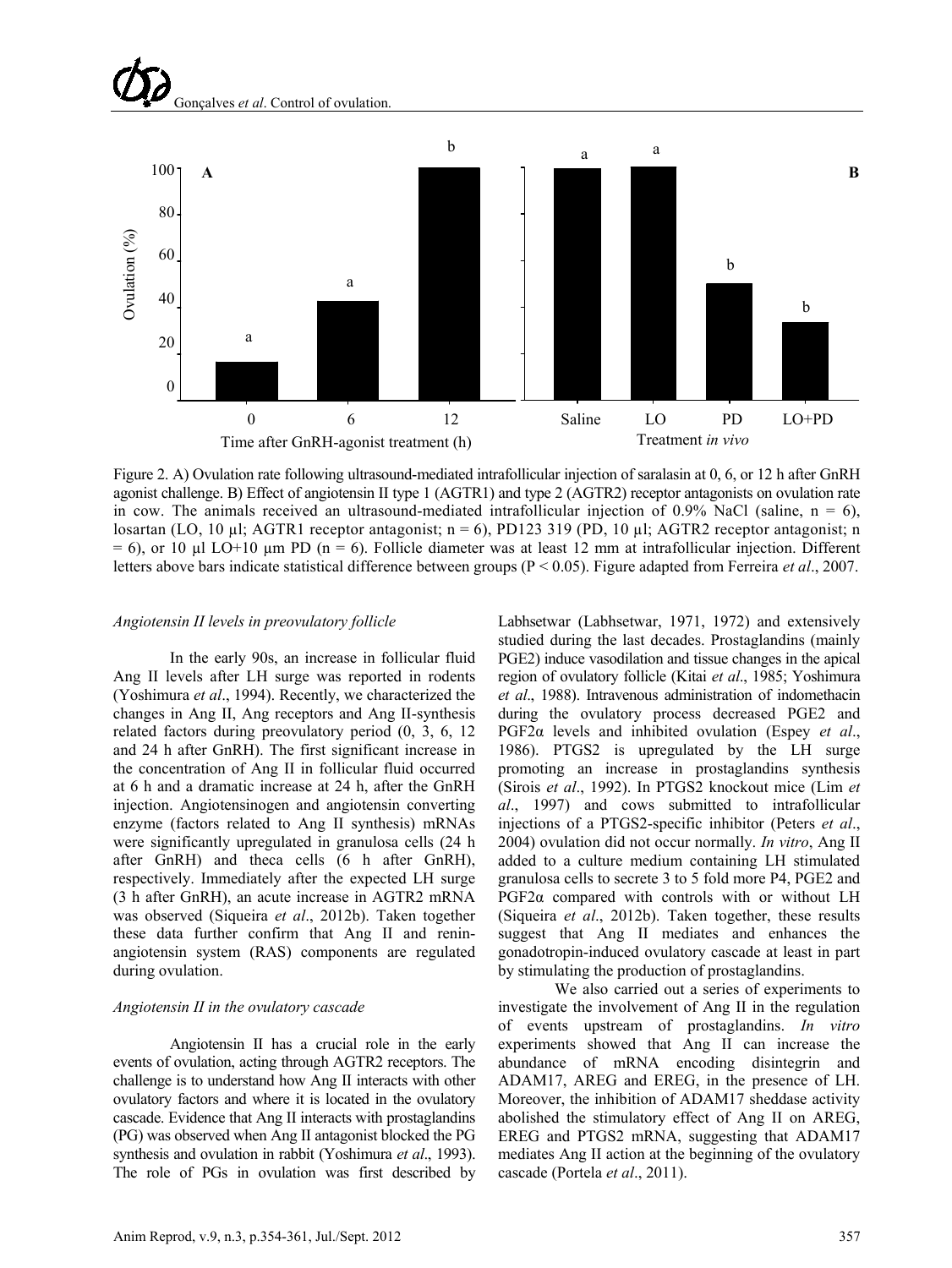### **Angiotensin-(1-7) and ovulation**

Ang-(1-7), an active heptapeptide of the reninangiotensin system (RAS), was recently identified in the rodent, human and bovine ovaries (Costa *et al*., 2003; Reis *et al*., 2011 Santos *et al*., 2011). This peptide is formed from the cleavage of Ang I and Ang II by angiotensin converting enzyme 2 (ACE2) and prolyl endopeptidase (PEP). In another pathway, Ang-(1-7) is produced from Ang I, which is cleaved by neutral endopeptidase (NEP; Santos *et al*., 1992, Donoghue *et al*., 2000). Ang-(1-7) is cleaved into smaller fragments by ACE and other aminopeptidases, which probably constitutes a mechanism to control its functions (Yamada *et al*., 1998, Chappell *et al*., 2000). Ang-(1-7) actions are mediated by a specific receptor coupled to G protein: MAS (Santos *et al*., 2003, Dilauro and Burns, 2009).

Little is known about the functions of Ang-(1- 7) during the ovulation process. Increased expression of MAS and ACE2 mRNA in ovarian homogenates, and immunolocalization of Ang-(1-7) and MAS in theca and interstitial cells in response to gonadotropins were reported (Pereira et al., 2009). In bovine follicles ≥12 mm, the presence of mRNA for MAS, ACE2 NEP and PEP was observed in theca and granulosa cells (Santos *et al*., 2011) and MAS receptor was located to granulosa cells (unpublished data). Moreover, levels of Ang-(1-7) increased 12 h after treatment with GnRH in the follicular fluid (Santos *et al*., 2011), which was probably a consequence of the concomitant increase in ACE2, NEP and PEP mRNA expression in granulosa cells (Santos *et al*., 2011).

Disruption of MAS receptor signaling inhibited gonadotropin induced ovulation in the ovarian perfusion model in rabbits. In addition, Ang-(1-7) was able to induce ovulation and estradiol production in the absence of gonadotropins (Viana *et al*., 2011). However, ovulation was not blocked when MAS receptor signaling was inhibited with intrafollicular injections of A-779 in cows challenged with GnRH (unpublished data). This is different from the results obtained with Ang II receptor blocker (Ferreira *et al*., 2007), suggesting that Ang-(1-7) has a distinct role during the ovulatory process. Interestingly, Ang-(1-7) stimulated arachidonic acid (AA) and prostaglandin in rabbit aortic vascular smooth muscle cells (Muthalif *et al*., 1998) and it is well known that prostaglandins are essential for ovulation (Yoshimura *et al*., 1988; Sirois *et al*., 2004; Fortune *et al*., 2009). Therefore, the results obtained so far suggest that Ang-(1-7) is involved in the regulation of the ovulatory process, although more studies are needed to understand its specific roles.

#### **Final considerations**

The ovulation process initiates with LH binding to its receptor and activating ERK1/2 in granulosa cells, probably mediated by PKA and EGF-L, resulting in phosphorylation of proteins important for cell proliferation and differentiation and ECM remodeling. These initial LH effects induce a gradual decrease in estradiol synthesis, increase in progesterone, induction of cumulus expansion, oocyte maturation and follicular rupture. The molecular control of ovulation after the LH surge involves transcription factors, peptides and enzymes that form a cascade resulting in the release of an oocyte capable of being fertilized. We have focused our research on the role of reninangiotensin system (RAS) in follicular development, ovulation and oocyte maturation using the cow as the animal model as it is a monovulatory species in which ovulation time can be predicted and follicular environment modified *in vivo*. We observed that intrafollicular injection of a competitive antagonist of Ang II impairs ovulation in cows and that Ang II acts via the AGTR2 receptor. We also found that Ang II enhances the LH-induced increase in P4, PGE2 and  $PGF2\alpha$ , which are essential for ovulation. Furthermore, we showed that Ang II stimulated the expression/activity of ADAM17, which resulted in upregulation of EGF-L and PTGS2. Taken together, these results demonstrate that RAS is essential for ovulation in cattle.

#### **References**

**Acosta TJ, Ozawa T, Kobayashi S, Hayashi K, Ohtani M, Kraetzl WD, Sato K, Schams D, Miyamoto A**. 2000. Periovulatory changes in the local release of vasoactive peptides, prostaglandin F2α, and steroid hormones from bovine mature follicles in vivo. *Biol Reprod*, 63:1253-1261.

**Atkins JA, Smith MF, Wells KJ, Geary TW**. 2010a. Factors affecting preovulatory follicle diameter and ovulation rate after gonadotropin-releasing hormone in postpartum beef cows. Part I: cycling cows. *J Anim Sci*, 88:2300-2310.

**Atkins JA, Smith MF, Wells KJ, Geary TW**. 2010b. Factors affecting preovulatory follicle diameter and ovulation rate after gonadotropin-releasing hormone in postpartum beef cows. Part II: anestrous cows. *J Anim Sci*, 88:2311-2320.

**Bathgate R, Moniac N, Bartlick B, Schumacher M, Fields M, Ivell R**. 1999. Expression and regulation of relaxin-like factor gene transcripts in the bovine ovary: differentiation-dependent expression in theca cell cultures. *Biol Reprod*, 61:1090-1098.

**Bridges PJ, Komar CM, Fortune JE**. 2006. Gonadotropin-induced expression of messenger ribonucleic acid for cyclooxygenase-2 and production of prostaglandins E and F2alpha in bovine preovulatory follicles are regulated by the progesterone receptor. *Endocrinology*, 147:4713-4722.

**Busch DC, Atkins JA, Bader JF, Schafer DJ, Patterson DJ, Geary TW, Smith MF**. 2008. Effect of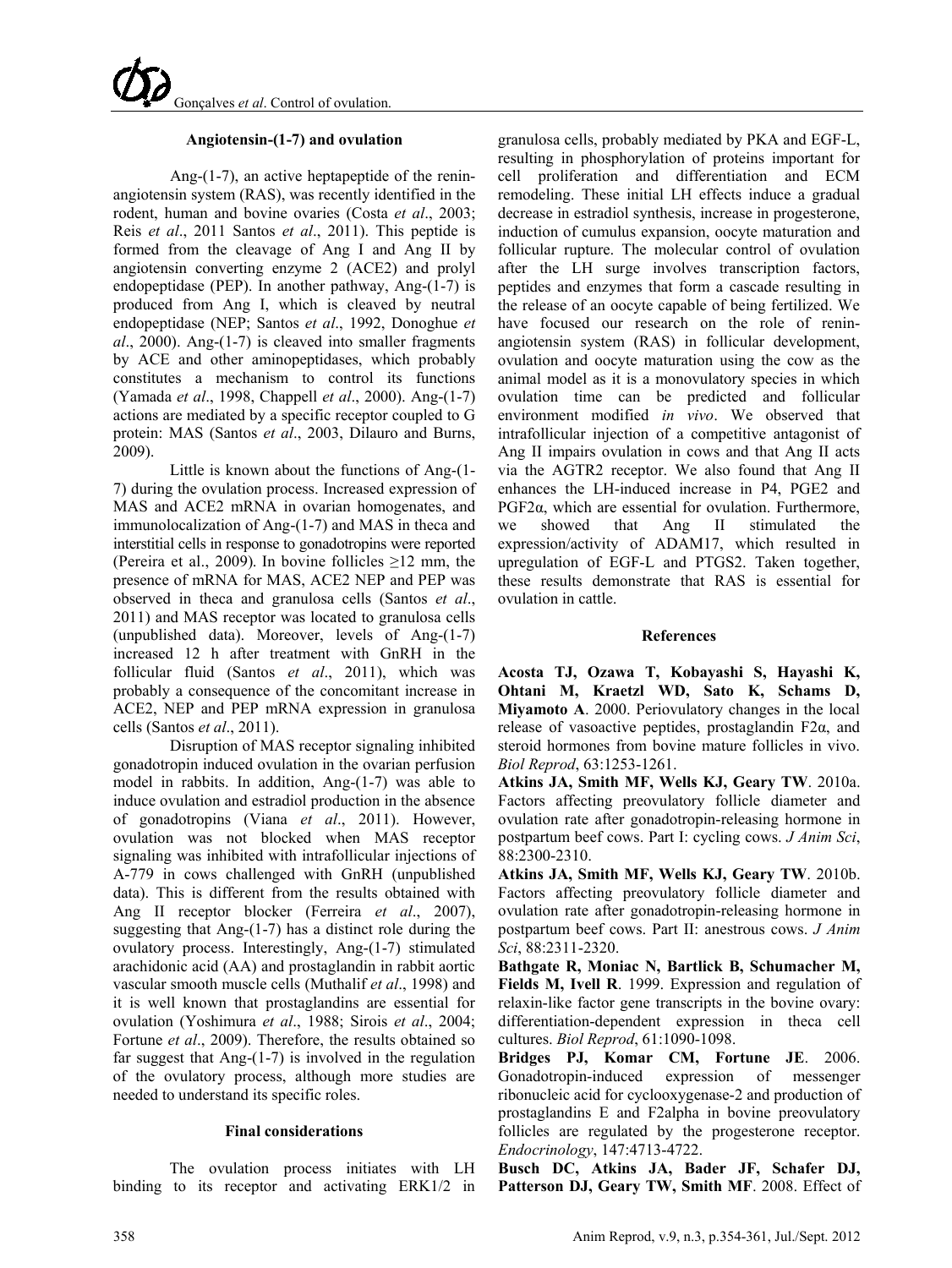ovulatory follicle size and expression of estrus on progesterone secretion in beef cows. *J Anim Sci*, 86:553-563.

**Chappell MC, Gomez MN, Pirro NT, Ferrario CM**. 2000. Release of angiotensin-(1-7) from the rat hindlimb: influence of angiotensin-converting enzyme inhibition. *Hypertension*, 35:348-352.

**Costa APR, Fagundes-Moura CR, Pereira VM, Silva LF, Vieira MAR, Santos RAS, Reis AM**. 2003. Angiotensin-(1-7): a novel peptide in the ovary. *Endocrinology*, 144:1942-1948.

**Curry TE, Song L, Wheeler SE**. 2001. Cellular localization of gelatinases and tissue inhibitors of metalloproteinases during follicular growth, ovulation, and early luteal formation in the rat. *Biol Reprod*, 65:855-865.

**Daud AI, Bumpus FM, Husain A**. 1989. Angiotensin-II - does it have a direct obligate role in ovulation. *Science*, 245:870-871.

**Dilauro M, Burns KD**. 2009. Angiotensin-(1-7) and its effects in the kidney. *ScientificWorldJournal*, 9:522- 535.

**Donoghue M, Hsieh F, Baronas E, Godbout K, Gosselin M, Stagliano N, Donovan M, Woolf B, Robison K, Jeyaseelan R, Breitbart RE, Acton S**. 2000. A novel angiotensin-converting enzyme–related carboxypeptidase (ACE2) converts angiotensin I to angiotensin 1-9. *Circ Res*, 87:e1-e9.

**Echternkamp SE, Cushman RA, Allan MF**. 2009. Size of ovulatory follicles in cattle expressing multiple ovulations naturally and its influence on corpus luteum development and fertility. *J Anim Sci*, 87:3556-3568.

**Espey LL, Norris C, Saphire D**. 1986. Effect of time and dose of indomethacin on follicular prostaglandins and ovulation in the rabbit. *Endocrinology*, 119:746-754.

**Ferreira R, Oliveira JF, Fernandes R, Moraes JF, Gonçalves PB**. 2007. The role of angiotensin II in the early stages of bovine ovulation. *Reproduction*, 134:713-719.

**Ferreira R, Gasperin B, Santos J, Rovani M, Santos RA, Gutierrez K**, **Oliveira JF, Reis AM, Gonçalves PB**. 2011. Angiotensin II profile and mRNA encoding RAS proteins during bovine follicular wave. *J Renin Angiotensin Aldosterone Syst*, 12:475-482.

**Fortune JE, Willis EL, Bridges PJ, Yang CS**. 2009. The periovulatory period in cattle: progesterone, prostaglandins, oxytocin and ADAMTS proteases. *Anim Reprod*, 6:60-71.

**Husain A, Bumpus FM, Silva PD, Speth RC**. 1987. Localization of angiotensin II receptors in ovarian follicles and the identification of angiotensin II in rat ovaries. *Proc Natl Acad Sci USA*, 84:2489-2493.

**Juengel JL, Hudson NL, Berg M, Hamel K, Smith P, Lawrence SB, Whiting L, McNatty KP**. 2009. Effects of active immunization against growth differentiation factor 9 and/or bone morphogenetic protein 15 on ovarian function in cattle. *Reproduction*, 138:107-114.

**Kawamura K, Kumagai J, Sudo S, Chun S-Y,** 

**Pisarska M, Morita H**, **Toppari J, Fu P, Wade JD, Bathgate RA, Hsueh AJ**. 2004. Paracrine regulation of mammalian oocyte maturation and male germ cell survival. *Proc Natl Acad Sci USA*, 101:7323-7328.

**Kesner JS, Padmanabhan V, Convey EM**. 1982. Estradiol induces and progesterone inhibits the preovulatory surges of luteinizing hormone and folliclestimulating hormone in heifers. *Biol Reprod*, 26:571- 578.

**Kitai H, Yoshimura Y, Wright KH, Santulli R, Wallach EE**. Microvasculature of preovulatory follicles: comparison of in situ and in vitro perfused rabbit ovaries following stimulation of ovulation. *Am J Obstetr Gynecol*, 1985. 152:889-895.

**Kol S, Ruutiainen-Altman K, Scherzer WJ, Ben-Shlomo I, Ando M, Rohan RM, Adashi EY**. 1999. The rat intraovarian interleukin (IL)-1 system: cellular localization, cyclic variation and hormonal regulation of IL-1β and of the type I and type II IL-1 receptors. *Mol Cell Endocrinol*, 149:115-128.

**Kuji N, Sueoka K, Miyazaki T, Tanaka M, Oda T, Kobayashi T, Yoshimura Y**. 1996. Involvement of angiotensin II in the process of gonadotropin-induced ovulation in rabbits. *Biol Reprod*, 55:984-991.

**Labhsetwar AP**. 1971. Luteolysis and ovulation induced by prostaglandin F2-alpha in the hamster. *Nature*, 230:528-529.

**Labhsetwar AP**. 1972. Luteolytic and ovulationinducing properties of prostaglandin F2 in pregnant mice. *J Reprod Fertil*, 28451-28452.

**Li Q, Jimenez-Krassel F, Kobayashi Y, Ireland JJ, Smith GW**. 2006. Effect of intrafollicular indomethacin injection on gonadotropin surge-induced expression of select extracellular matrix degrading enzymes and their inhibitors in bovine preovulatory follicles. *Reproduction*, 131:533-543.

**Li Q, Jimenez-Krassel F, Ireland JJ, Smith GW**. 2009. Gene expression profiling of bovine preovulatory follicles: gonadotropin surge and prostanoid-dependent up-regulation of genes potentially linked to the ovulatory process. *Reproduction*, 137:297-307.

**Lim H, Paria BC, Das SK, Dinchuk JE, Langenbach R, Trzaskos JM, Dey SK**. 1997. Multiple female reproductive failures in cyclooxygenase 2-deficient mice. *Cell*, 91:197-208.

**Marsh JM**. 1976. The role of cyclic AMP in gonadal steroidogenesis. *Biol Reprod*, 14:30-53.

**McNatty KP, Hudson NL, Whiting L, Reader KL, Lun S, Western A, Heath DA, Smith P, Moore LG, Juengel JL.** 2007. The effects of immunizing sheep with different BMP15 or GDF9 peptide sequences on ovarian follicular activity and ovulation rate. *Biol Reprod*, 76:552-560.

**McNatty KP, Heath DA, Hudson NL, Lun S, Juengel JL, Moore LG**. 2009. Gonadotrophin-responsiveness of granulosa cells from bone morphogenetic protein 15 heterozygous mutant sheep. *Reproduction*, 138:545- 551.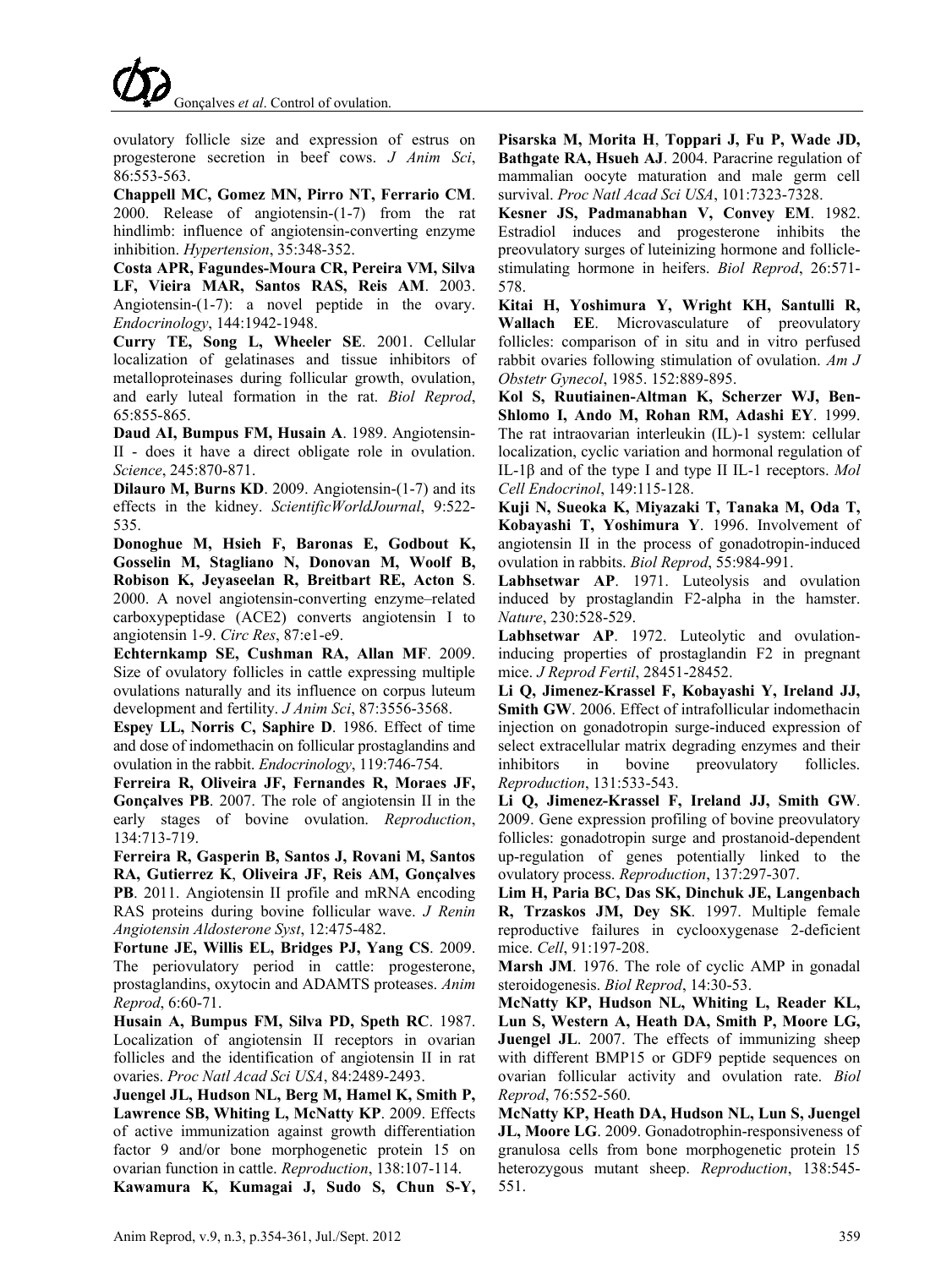

**Mittaz L, Russell DL, Wilson T, Brasted M, Tkalcevic J, Salamonsen LA, Hertzog PJ, Pritchard MA**. 2004. Adamts-1 is essential for the development and function of the urogenital system. *Biol Reprod*, 70:1096-1105.

**Mulsant P, Lecerf F, Fabre S, Schibler L, Monget P, Lanneluc I**, **Pisselet C, Riquet J, Monniaux D, Callebaut I, Cribiu E, Thimonier J, Teyssier J, Bodin L, Cognié Y, Chitour N, Elsen JM**. 2001. Mutation in bone morphogenetic protein receptor-IB is associated with increased ovulation rate in Booroola Merino ewes. *Proc Natl Acad Sci USA*, 98:5104-5109.

**Murdoch WJ, Wilken C, Young DA**. 1999. Sequence of apoptosis and inflammatory necrosis within the formative ovulatory site of sheep follicles. *J Reprod Fertil*, 117:325-329.

**Muthalif MM, Benter IF, Uddin MR, Harper JL, Malik KU**. 1998. Signal transduction mechanisms involved in angiotensin-(1–7)-stimulated arachidonic acid release and prostanoid synthesis in rabbit aortic smooth muscle cells. *J Pharmacol Exp Ther*, 284:388-398.

**Ogiwara K, Takano N, Shinohara M, Murakami M, Takahashi T**. 2005. Gelatinase A and membrane-type matrix metalloproteinases 1 and 2 are responsible for follicle rupture during ovulation in the medaka. *Proc Natl Acad Sci USA*, 102:8442-8447.

**Otsuka F, Yamamoto S, Erickson GF, Shimasaki S**. 2001. Bone morphogenetic protein-15 Inhibits folliclestimulating hormone (FSH) action by suppressing FSH receptor expression. *J Biol Chem*, 276:11387-11392.

**Park J-Y, Su Y-Q, Ariga M, Law E, Jin S-LC, Conti M**. 2004. EGF-like growth factors as mediators of l h action in the ovulatory follicle. *Science*, 303:682-684.

**Pellicer A, Palumbo A, DeCherney AH, Naftolin F**. 1988. Blockage of ovulation by an angiotensin antagonist. *Science*, 240:1660-1661.

**Peng X-R, Hsueh AJW, Lapolt PS, Bjersing L, Ny T**. 1991. Localization of luteinizing hormone receptor messenger ribonucleic acid expression in ovarian cell types during follicle development and ovulation. *Endocrinology*, 129:3200-3207.

**Pereira VM, Reis FM, Santos RA, Cassali GD, Santos SH, Honorato-Sampaio K, Reis AM**. 2009. Gonadotropin stimulation increases the expression of angiotensin-(1-7) and MAS receptor in the rat ovary. *Reprod Sci*, 16:1165-1174.

**Perry GA, Smith MF, Lucy MC, Green JA, Parks TE, MacNeil MD, Roberts AJ, Geary TW**. 2005. Relationship between follicle size at insemination and pregnancy success. *Proc Natl Acad Sci USA*, 102:5268- 5273.

**Peters MW, Pursley JR, Smith GW**. 2004. Inhibition of intrafollicular PGE2 synthesis and ovulation following ultrasound-mediated intrafollicular injection of the selective cyclooxygenase-2 inhibitor NS-398 in cattle. *J Anim Sci*, 82:1656-1662.

**Portela VM, Zamberlam G, Gonçalves PBD, de Oliveira JFC, Price CA**. 2011. Role of angiotensin II in the periovulatory epidermal growth factor-like cascade in bovine granulosa cells in vitro. *Biol Reprod*, 85:1167-1174.

**Reis FM, Bouissou DR, Pereira VM, Camargos AF, dos Reis AM, Santos RA**. 2011. Angiotensin-(1-7), its receptor Mas, and the angiotensin-converting enzyme type 2 are expressed in the human ovary. *Fertil Steril*, 95:176-181.

**Richards JS**. 1994. Hormonal control of gene expression in the ovary. *Endocr Rev*, 15:725-751.

**Robker RL, Russell DL, Espey LL, Lydon JP, O'Malley BW, Richards JS**. 2000. Progesteroneregulated genes in the ovulation process: ADAMTS-1 and cathepsin L proteases. *Proc Natl Acad Sci USA*, 97:4689-4694.

**Russell DL, Robker RL**. 2007. Molecular mechanisms of ovulation: co-ordination through the cumulus complex. *Hum Reprod Update*, 13:289-312.

**Sahin U, Weskamp G, Kelly K, Zhou HM, Higashiyama S, Peschon J, Hartmann D, Saftig P, Blobel CP**. 2004. Distinct roles for ADAM10 and ADAM17 in ectodomain shedding of six EGFR ligands. *J Cell Biol*, 164:769-779.

**Santos JT, Ferreira R, Gasperin BG, Siqueira LC, de Oliveira JF, Santos RA, Reis AM, Gonçalves PB**. 2012. Molecular characterization and regulation of the angiotensin-converting enzyme type 2/Angiotensin-(1- 7)/MAS receptor axis during the ovulation process in cattle. *J Renin Angiotensin Aldosterone S*yst,13:91-98.

**Santos RA**, **Brosnihan KB, Jacobsen DW, DiCorleto PE, Ferrario CM**. 1992. Production of angiotensin-(1- 7) by human vascular endothelium. *Hypertension*, 19(suppl):II56-II61.

**Santos RAS, Silva ACSE, Maric C, Silva DMR, Machado RP, de Buhr I, Heringer-Walther S, Pinheiro SV, Lopes MT, Bader M, Mendes EP, Lemos VS, Campagnole-Santos MJ, Schultheiss HP, Speth R, Walther T**. 2003. Angiotensin-(1-7) is an endogenous ligand for the G protein-coupled receptor mas. *Proc Natl Acad Sci USA*, 100:8258-8263.

**Sartori R, Fricke PM, Ferreira JCP, Ginther OJ, Wiltbank MC**. 2001. Follicular deviation and acquisition of ovulatory capacity in bovine follicles. *Biol Reprod*, 65:1403-1409.

**Siqueira LC, Barreta MH, Gasperin B, Bohrer R, Santos JT, Buratini Jr J, Oliveira JF, Gonçalves PB**. 2012a. Angiotensin II, progesterone, and prostaglandins are sequential steps in the pathway to bovine oocyte nuclear maturation. *Theriogenology*, 77:1779-1787.

**Siqueira LC, Santos JT, Ferreira R, Santos R, Reis A, Oliveira JF, Fortune JE, Gonçalves PB**. 2012b. Preovulatory changes in the angiotensin II system in bovine follicles. *Reprod Fertil Dev*. Doi: 10.1071/ RD11316. Available on: http://www.publish.csiro.au/ paper/RD11316.htm.

**Sirois J, Simmons DL, Richards JS**. 1992. Hormonal regulation of messenger ribonucleic acid encoding a novel isoform of prostaglandin endoperoxide H